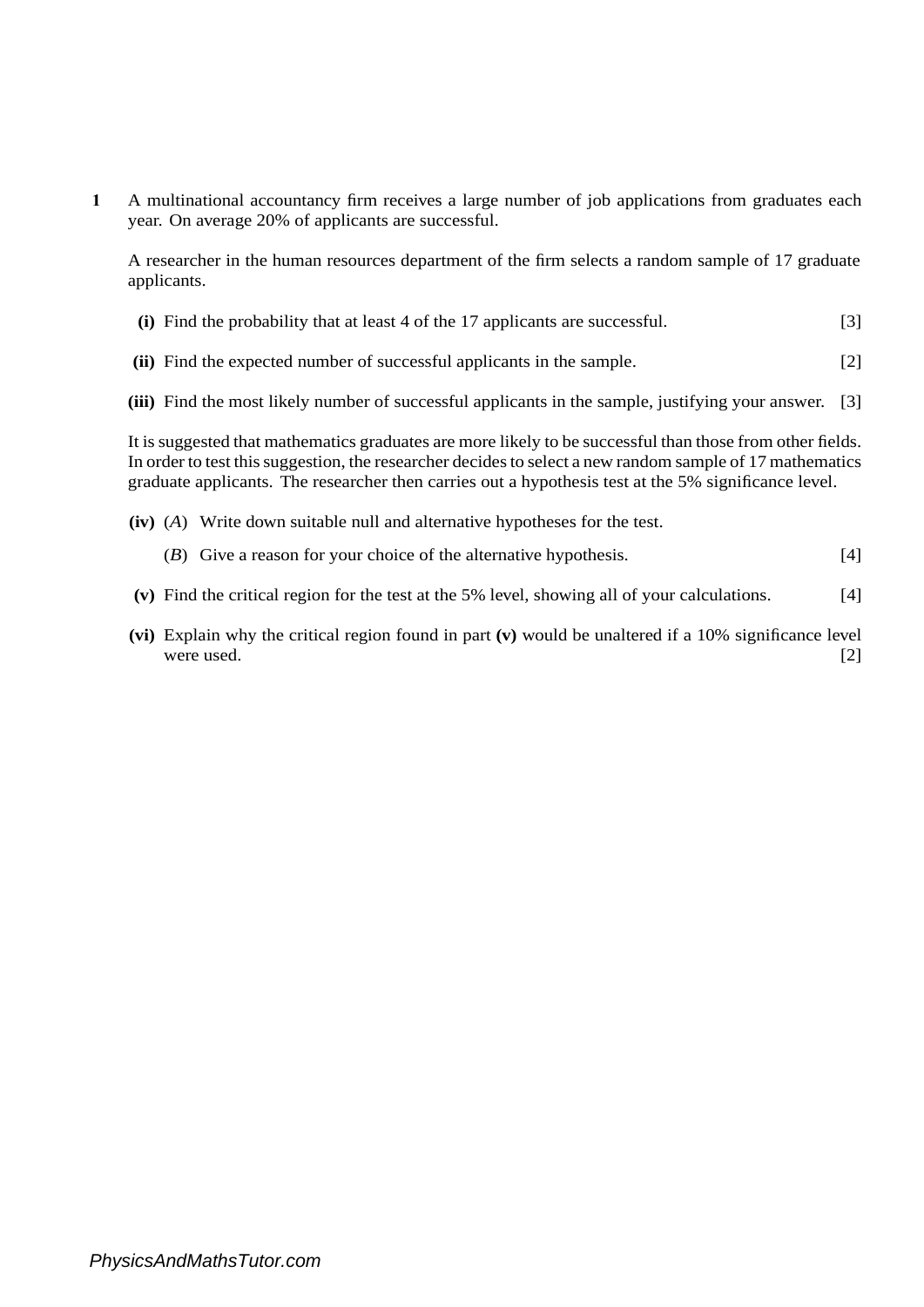- **2** When onion seeds are sown outdoors, on average two-thirds of them germinate. A gardener sows seeds in pairs, in the hope that at least one will germinate.
	- **(i)** Assuming that germination of one of the seeds in a pair is independent of germination of the other seed, find the probability that, if a pair of seeds is selected at random,
		- (*A*) both seeds germinate,
		- (*B*) just one seed germinates,
		- (*C*) neither seed germinates. [3]
	- **(ii)** Explain why the assumption of independence is necessary in order to calculate the above probabilities. Comment on whether the assumption is likely to be valid. [2]
	- **(iii)** A pair of seeds is sown. Find the expectation and variance of the number of seeds in the pair which germinate. [3] [3]
	- **(iv)** The gardener plants 200 pairs of seeds. If both seeds in a pair germinate, the gardener destroys one of the two plants so that only one is left to grow. Of the plants that remain after this, only 85% successfully grow to form an onion. Find the expected number of onions grown from the 200 pairs of seeds. [3]

If the seeds are sown in a greenhouse, the germination rate is higher. The seed manufacturing company claims that the germination rate is 90%. The gardener suspects that the rate will not be as high as this, and carries out a trial to investigate. 18 randomly selected seeds are sown in the greenhouse and it is found that 14 germinate.

**(v)** Write down suitable hypotheses and carry out a test at the 5% level to determine whether there is any evidence to support the gardener's suspicions. [7]